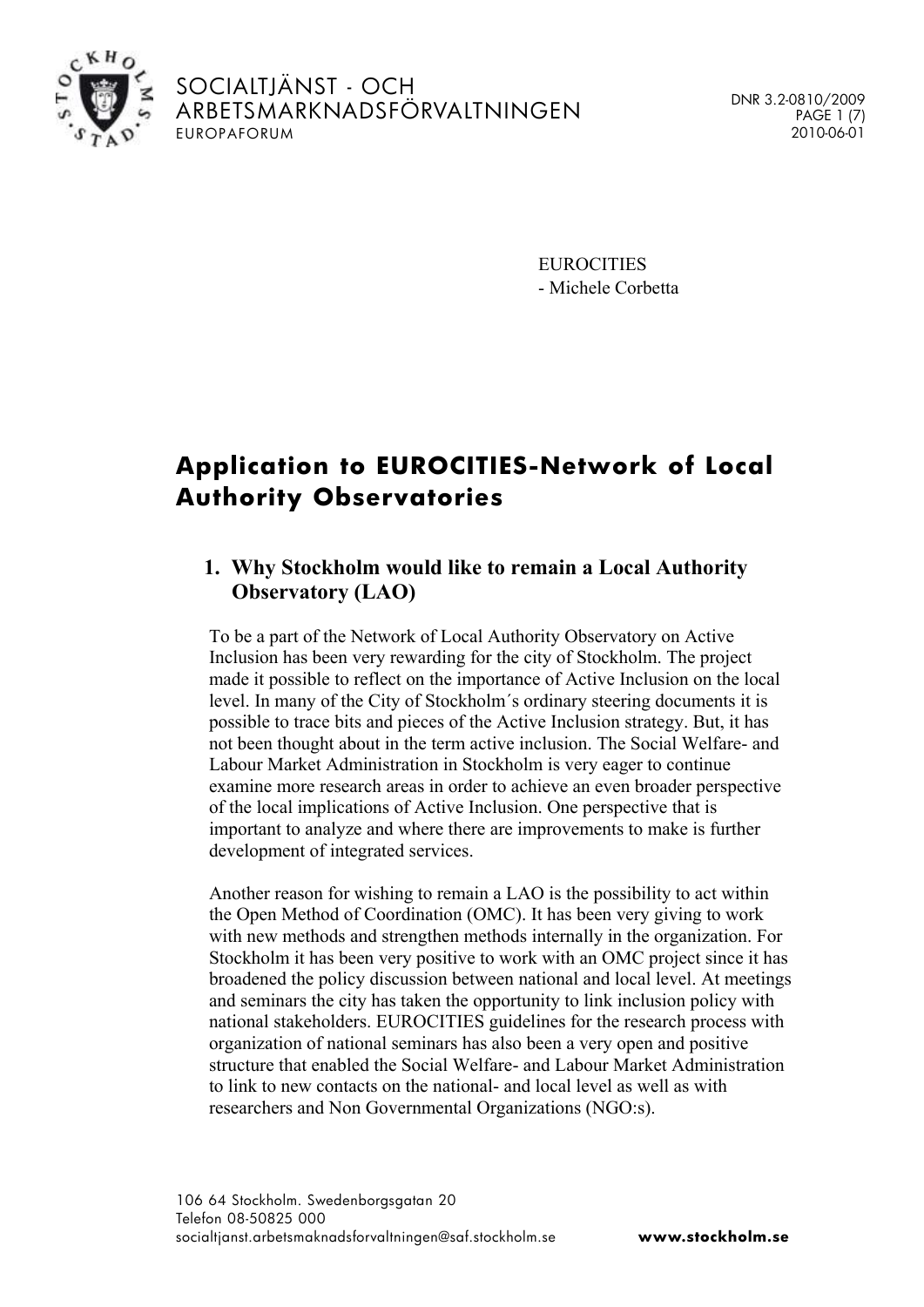



Finally it has been fortunate for Stockholm to be a part of the NLAO since EUROCITIES is a very reliable leader part in the project. Normally it can be quite hard to be a lead part in an EU- project, but in this case the project administration has been very smooth.

#### **2. Why Stockholm should engage with the European policy agenda around Active Inclusion**

Cities are the closest authority to the inhabitants and therefore it seems natural that cities should engage in the policy around Active Inclusion. For Stockholm it is very interesting to be a part of a process where cities are invited to influence Active Inclusion policy. Stockholm can contribute with the status of belonging to a traditional social welfare state but at the same time facing a shift towards more freedom of choice for the users, more user involvement and a diversification of service providers. A lot of changes have taken place in the delivery of social services in Stockholm the last few years. Therefore, it is very important for Stockholm to learn from other cities about for example commissioning of services. Mutual learning between big European cities is crucial for Stockholm. There are sometimes more common urban challenges in the European perspective than in a national one.

As a capital Stockholm is used to build policy in a national context and there are several examples where Stockholm is the first municipality in the country to implement a new method, approach or strategy. One example is within homelessness where Stockholm was the first city to offer a "roof over your head guarantee". A recent example is that Stockholm just started a Housing First project, the city will introduce Housing first on a trial basis. The NLAO housing report recommended an introduction of Housing First. For Stockholm it is very exciting to also try to play a role also within European policy.

Since the Active Inclusion strategy is quite new and not very integrated or known in Sweden, Stockholm finds it extremely valuable to be a part of the policy process around the strategy. It is both a question of having the opportunity to learn and to build competence within social inclusion. On the 15th of June the *Stockholm Region* (based in Brussels) arranges a seminar about Social Inclusion in Stockholm with a very broad representation of national stakeholders. LAO Stockholm attends and holds a presentation at the meeting. This is one example of the possibility to be a part of the national debate on social inclusion, thanks to NLAO.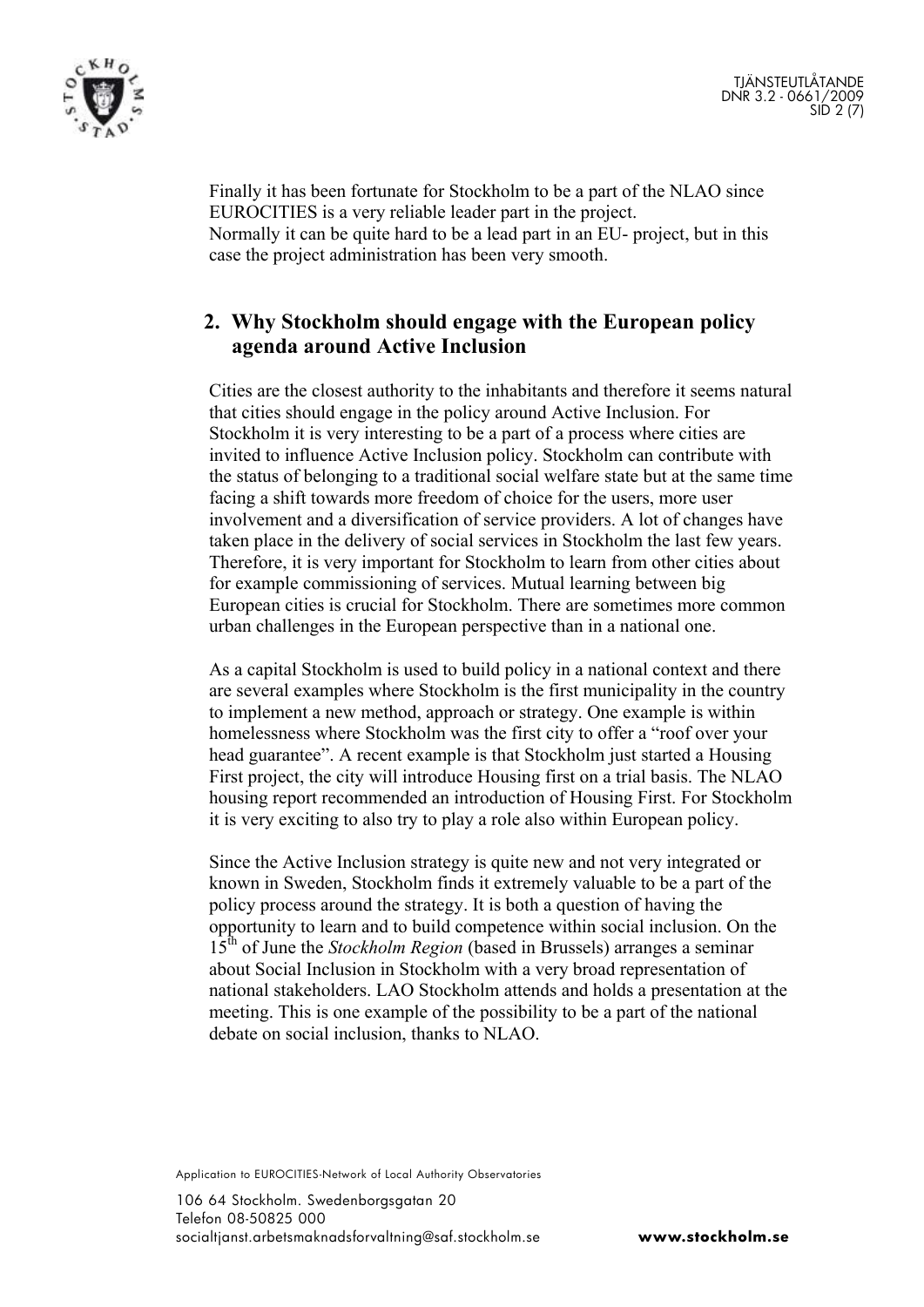

# **3. Track record of active engagement with EUROCITIES in particular in relation to policy areas relevant for Active Inclusion.**

During 2010 Stockholm is the chair of Social Affairs (SAF) in EUROCITIES which of course has, emphasized the city's experience in policy issues around social inclusion. The vice mayor, as the chair of SAF, has been involved in the project and the reports have been presented at the Welfare and Labor committee where he is presiding. Stockholm is also a member of seven working groups in the Social Affairs Forum: Employment, Health & Wellbeing, Homelessness, Education, Migration & Integration, Crime Prevention and Social Inclusion.

As one of the first five cities to be a part of NLAO the administration has built expertise and experience on how to cooperate transnationally around report writing and decision making. That, in itself will be a great asset for the continuation of the project. The NLAO ´s midterm seminar was held in Stockholm and the staff both at NLAO and European Forum were very engaged in the process of planning, organizing and delivering results from the event.

In May 2010 two of the NLAO Stockholm staff held a presentation and attended at the EC Conference, Mutual Learning on Active Inclusion and Homelessness in Brussels.

EUROCITIES asked Stockholm to hold a presentation of quality tools (presented in the Housing report on Active Inclusion). In June 2010, Cornelia Ölmin (quality controller in the central administration, city of Stockholm) attended a meeting of the Social Protection Committee´s working group. The working group is preparing a European quality framework for social services as a voluntary guidance to help social services providers to improve the quality of their services.

### **4. Experience of participation in EC-funded projects (relevant project, during the last three years)?**

The Social Welfare and Labour Market Administration have mostly worked with projects within the European Social Fund aiming to help different target groups to reach or approach the labour market. For the moment the department is actively working with the following Social Fund projects:

- Etablering Stockholm(Establishment Stockholm): aim is to shorten the establishment of new arrivals on the labour market. It is a cooperation

Application to EUROCITIES-Network of Local Authority Observatories

106 64 Stockholm. Swedenborgsgatan 20 Telefon 08-50825 000 socialtjanst.arbetsmaknadsforvaltning@saf.stockholm.se **www.stockholm.se**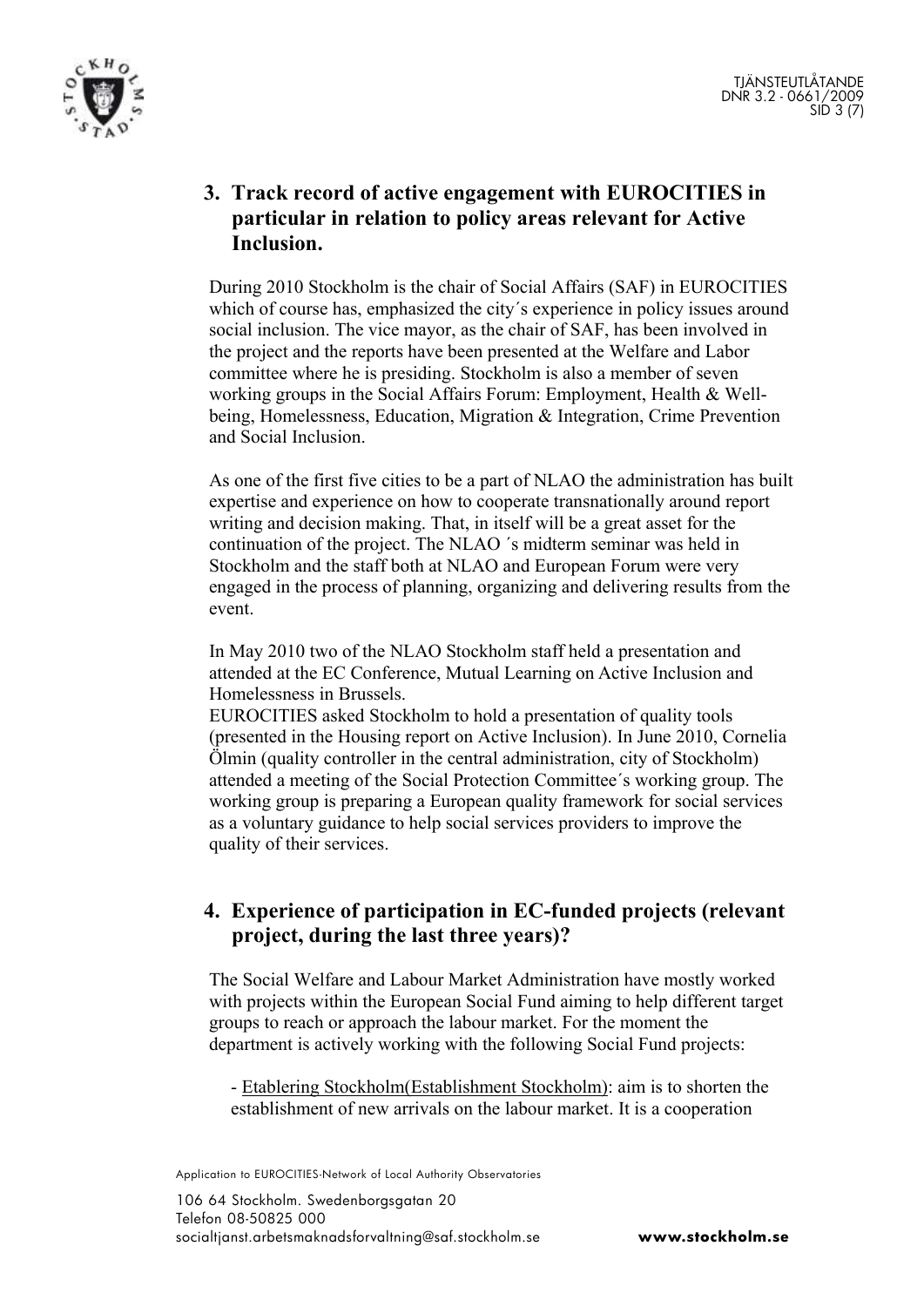

project between the city of Stockholm and the Public Employment Service. Other partners are the Red Cross, the Study Promotion Association, the Swedish Federation of Business Owners, the Migration Board, unions and a number of educational companies.

<http://www.stockholm.se/Arbete/Etablering-Stockholm/>

- ALFA: tries to link persons with **mental disabilities** to studies, training and employment through individual guidance (in the municipality and at private providers). The initiative originated from user organizations. Cooperating actors are the Public Employment Service, National Social Insurance Service, two user organizations, Stockholm County Council, another municipality and Stockholm.

[http://www.stockholm.se/Arbete/Arbete-och-sysselsattning-for-personer](http://www.stockholm.se/Arbete/Arbete-och-sysselsattning-for-personer-med-funktionsnedsattning/Alfa-projektet/)[med-funktionsnedsattning/Alfa-projektet/](http://www.stockholm.se/Arbete/Arbete-och-sysselsattning-for-personer-med-funktionsnedsattning/Alfa-projektet/)

- Carpe: skills training for staff within social services. The aim is to raise awareness of the care of disabled among decision makers and among employees as well as further develop places of work with a high degree of mutual trust where existing qualifications are made the most of and every co-worker's development is promoted A cooperation between municipalities in the county of Stockholm. <http://www.projektcarpe.se/english.html>

- Filur: aims to establish **young people** on the labour market. The aim is to help long-term unemployed young people that despite different measures have not found a work. The project tries to further develop matching to young people

Merit**:** aims to work with **young people,** especially with measures to motivate young people to start to study.

FAMU: tries to help **long-term unemployed** living in segregated areas to approach the Swedish labour market.

The department is also engaged in two projects financed by the European Refugee fund Samhällsorientering i samverkan (Civic training/introduction for newcomers, regional cooperation) and Hälsokommunikatörer i Stockholms län (bilingual health communicators for newcomers).

Besides the projects within the Social Welfare and Labour Market Administration, Stockholm has been involved in the Eurocities project Matrix and the city works with around 30 EU-projects in total.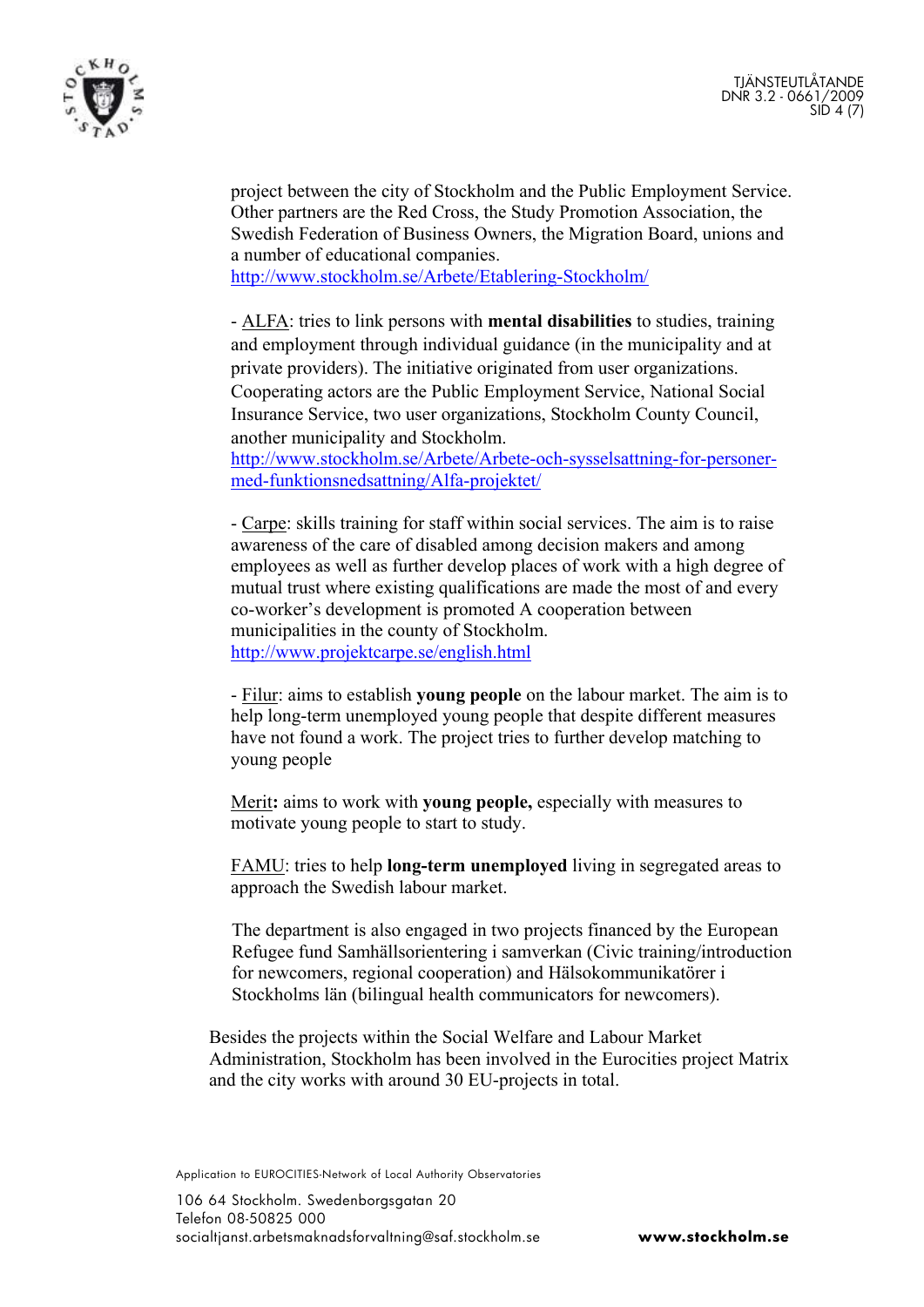

# **5. Capacity for engaging relevant stakeholders in Sweden**

LAO Stockholm has been very successful to engage relevant stakeholders in Sweden and Stockholm within the NLAO project. Stockholm has established contacts with representatives from different authorities, other cities, NGO:s and researchers. Three general stakeholders within the Active Inclusion concept that LAO Stockholm has cooperated with are:

- Renate Minas: Associate professor in Social work, Institute for Future Studies

- Eva Franzén: Ministry of Health and Social Affairs
- Sonja Wallbom: Chair of European Anti Poverty Network Sweden

Two stakeholders within the field of housing in close cooperation with LAO Stockholm:

- Annika Remaeus, The National Board of Health and Welfare
- Mija Bergman, Stockholms Stadsmission (NGO)

Two stakeholders within the field of labour in close cooperation with LAO Stockholm:

- Katarina Thorén, Växjö University
- Tor Hatlevoll, Swedish Association of Local Authorities and Regions

Please see also the attachment with the attendants at our kick-off and the two national seminars.

In the beginning of the year, European Forum Social policy issues, which is where LAO is placed organizational wise in the Administration, got reorganized. European Forum is now a part of the Preventioncenter/Research and Development Unit. The reorganized unit is responsible for developing and renewing social affairs issues in the city which will make the issues researched, the conclusion and recommendations developed, more readily available for discussion and consideration for a wider audience within the City of Stockhom. A network of researcher is tied to the Unit which gives the LAO access to contacts with researchers from many different subjects areas.

#### **6. Envisaged structure for a LAO in Stockholm**

The structure of LAO Stockholm during the pilot phase has been: Senior Supervisor: Anna Mattsson Steering group: Anna Mattsson and Karin Eriksson Bech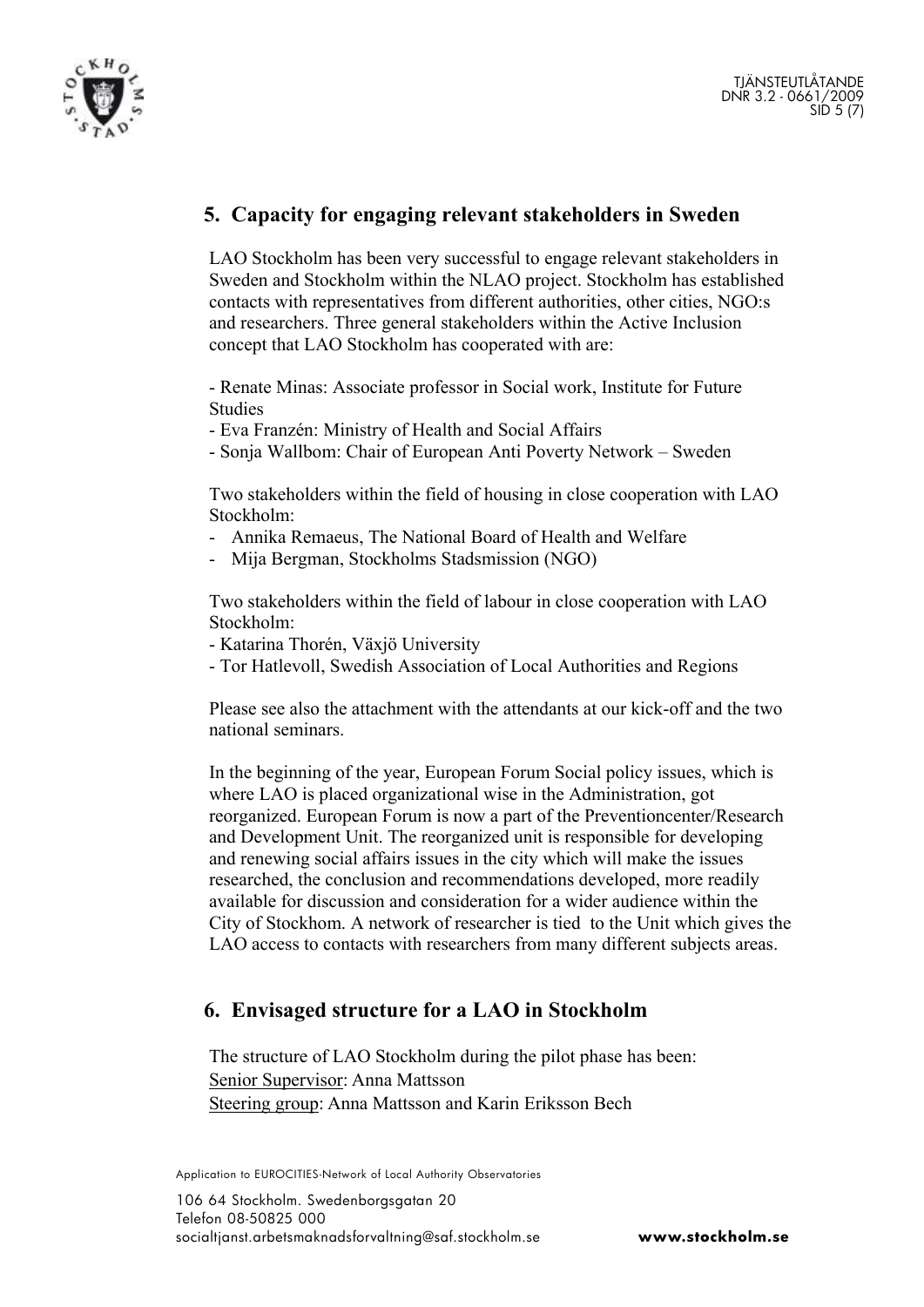



Research work: Maria Andersson and Christina Grönberg Reference group: key officers in the city administration Expert group: during the employment research an expert group also followed the process. Representation in the group: Swedish Association of Local Authorities and Regions, Public Employment Service, National Board of Health and Welfare, Jobbtorg (City of Stockholm) and Verdandi (NGO).

Stockholm intends to work in a similar way regarding the structure of steering-, reference- and expert group. On the other hand, more staff from the local authority will be involved in the operational part of the project. There will be a more intense need of information- and communication skilled staff for the web portal and newsletter service. The ambition to involve more staff from the new larger unit is to spread the work of Active Inclusion to a larger circle, which makes it less vulnerable and hopefully the findings more useful for Stockholm´s social inclusion work.

In the next phase, the organization will be:

Senior officer: Anna Mattsson

Information and Liaison Manager: Christina Grönberg and staff person from the new unit.

LAO Researcher: Christina Grönberg

Finally, the LAO Stockholm is well integrated in the administration which means that a structure for financial accounting support exists as well as quality follow-up.

#### **7. Specific suggestions for activities and topics**

The Commission has outlined the following social services as particularly relevant in respect of the active inclusion concept.

- employment and training services
- housing support and social housing
- social assistance services
- childcare
- long-term care services
- health services

Stockholm would find it interesting to investigate the existing areas after employment and housing. Other suggestions would be to separately look at the **segregation problem** which came up as small parts in the reports of